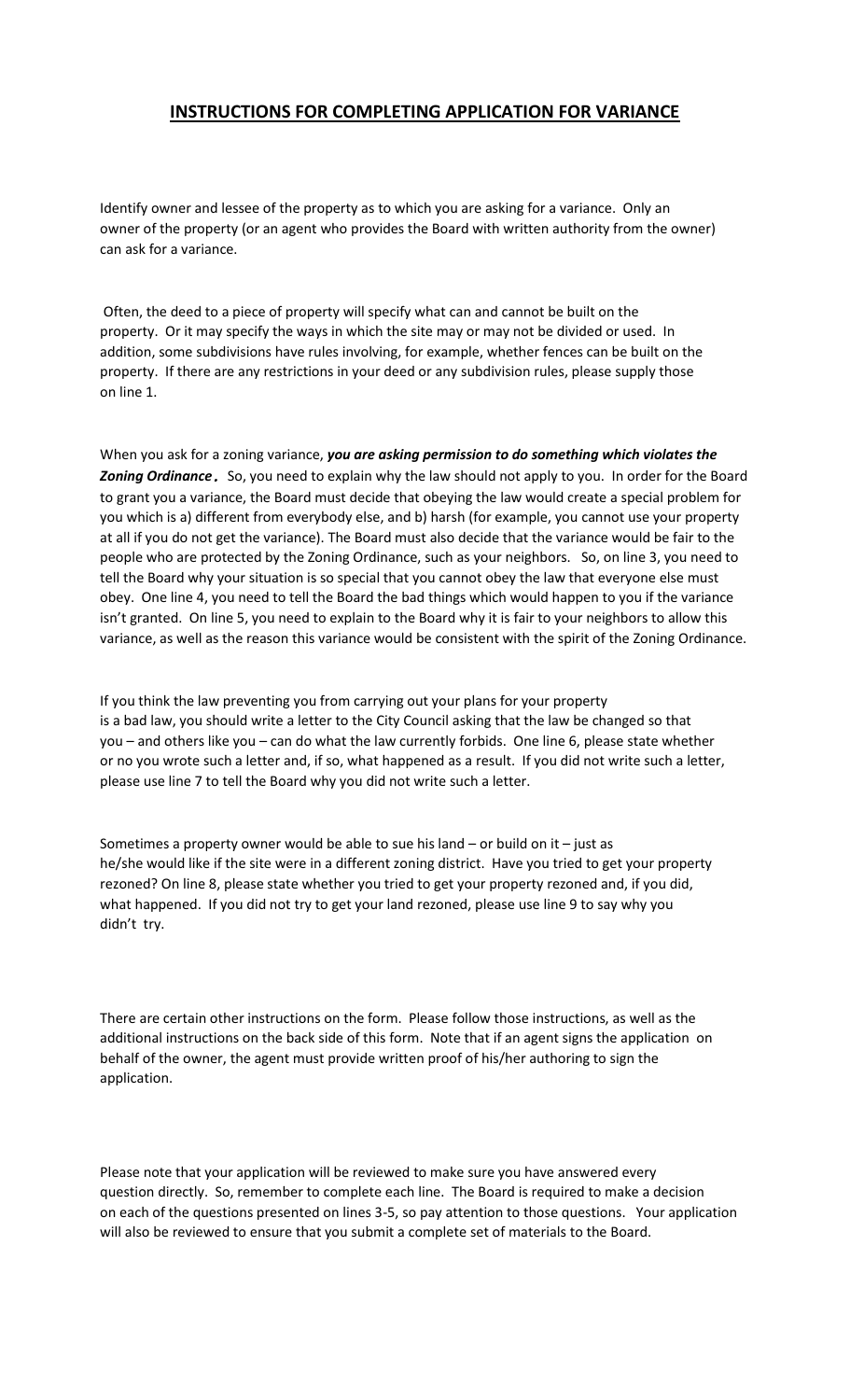The Inspector who reviews these materials use the following checklist:

\*Note: If paperwork is 11" x 17" or smaller a copy is required. If larger 10 copies are required.

- \*1 Copy of Plot Plan drawn to scale, showing
- \_\_\_\_ Shape and dimensions of the lot
- \_\_\_\_ Existing building and accessory buildings
- \_\_\_\_ Lines within which the proposed structure is to be erected or altered
- \_\_\_\_ Existing and intended use of each building or part of a building
- \_\_\_\_ Number of families or household units building is designed to accommodate
- \_\_\_\_ Miscellaneous lot information (state type of information here):\_\_\_\_\_\_\_\_\_\_\_
- \_\_\_\_ Adjacent lots with building locations and address numbers
- \_\_\_\_ Photograph or architectural rendering or rendering
- Plan of the building, sign, or property involved (in addition to the plans which accompany the permit application) if any new construction, addition or alteration

For signs only:

- \_\_\_\_ \*1 copy of plot plan, drawn to scale, clearly showing the proposed location of the sign (for all signs, this means plot plans showing the sign's location on the property, complete with setbacks from all property lines; for wall signs, this includes the road frontage of the property and an elevation depicting the length of the façade and the sign's location thereon)
	- $-$  \*1 detailed plan of the proposed sign(s), including a color rendering of same

Your appeal will be placed on the Board's agenda once your application and accompanying materials have been reviewed and approved.

## **FEE SCHEDULE FOR ZONING BOARD OF APPEALS**

Payment by check only – payable to: City of Livonia

Section 21.10 Filing Fees: Each application for appeal shall be given a number and shall be accompanied by a filing fee as determined by the schedule below:

| <b>TYPE OF APPEAL:</b>             | <b>FEE</b> |
|------------------------------------|------------|
| Existing single family residential | \$150.00   |
| New single family residential      | 300.00     |
| Commercial / Industrial            | 350.00     |
| Day Care / Family or Group         | 300.00     |
| <b>Other use Variances</b>         | 500.00     |
| All other appeals                  | 400.00     |

## GENERAL PROVISIONS:

- A. In the event an applicant or applicant's representative request is granted a postponement of the hearing subsequent to the mailing of Legal Notices, an additional fee of \$100.00 shall be required and paid prior to the newly established hearing date.
- B. Rehearings and renewals of temporary variances require the payment of a new fee as determined by this schedule.
- C. Appeals for additions or modifications to existing single-family residential uses in zoning districts other than residential shall be subject to the existing Single-family residential fee.
- D. Sign appeals shall be considered as separate appeals and not to be incorporated with other appeals.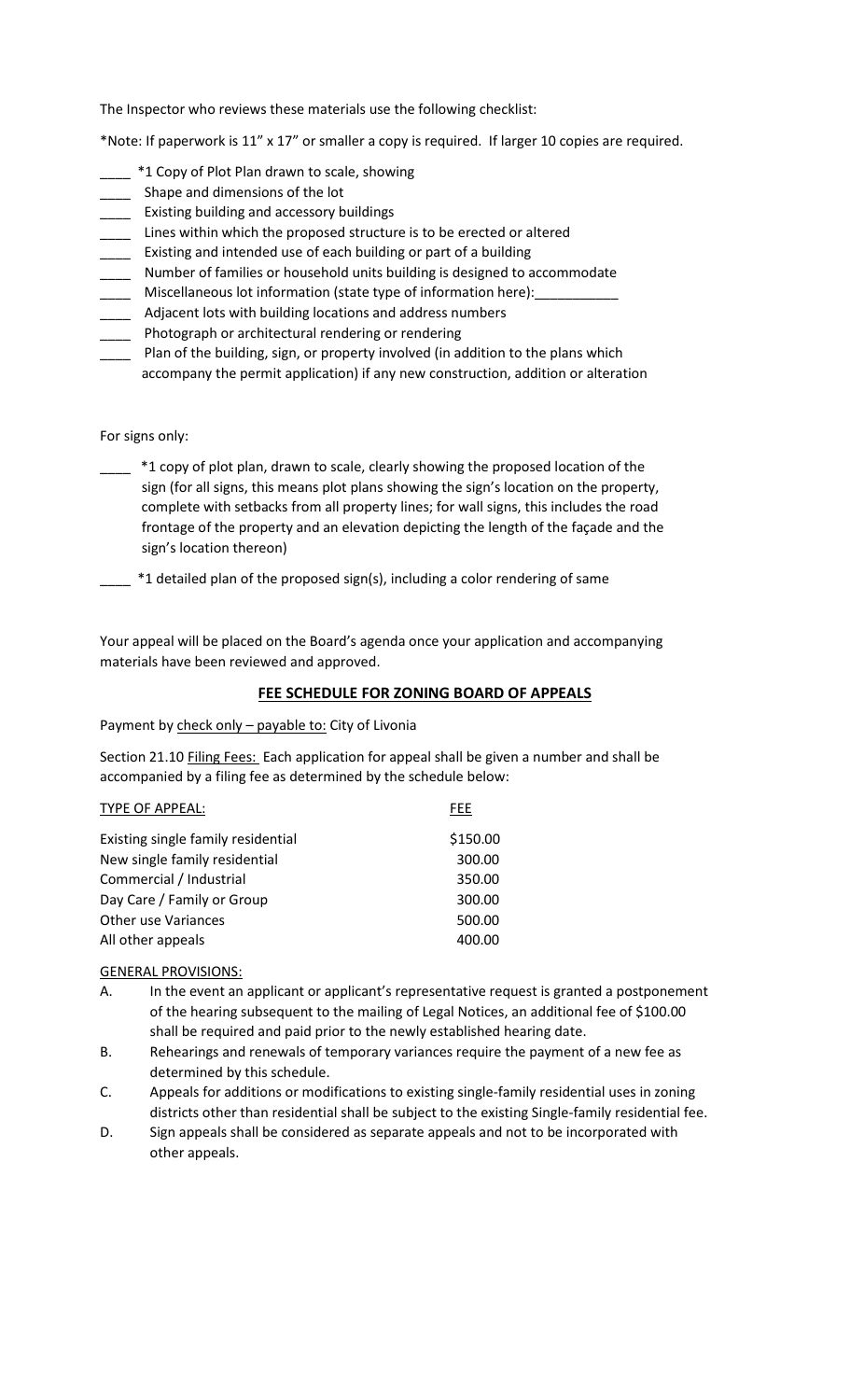## **APPLICATION FOR APROVAL OF GROUP DAY CARE HOME**

City of Livonia Zoning Board of Appeals

Pursuant to City of Livonia Zoning Ordinance

Sections 4.11 and 5.14

Sections 4.11 and 5.14 of the Zoning Ordinance gives the Zoning Board responsibility for approving all new group day care homes (those involving more than 6, but not more than 12, children) in RUF and R-1 through R-5 Districts, provided the home in question meets the standards set forth in Section 4.02 (a) or (b), (1) through (15). Anyone seeking approval of a group day care home must explain how he/she meets these standards by answering ALL the following questions:

- 1. Are you licensed by the State of Michigan to conduct a group day care home? Please attach a copy of your license to this application.
- 2. A new group day care home shall not operate within 1,000 feet from any existing registered family day care home or group day care home. Please state the address of the nearest registered family day care home or group day care home to your home, as well as the approximate distance (measure from the nearest property lines of the two properties) between your home and said registered family day care home or group day care home.

\_\_\_\_\_\_\_\_\_\_\_\_\_\_\_\_\_\_\_\_\_\_\_\_\_\_\_\_\_\_\_\_\_\_\_\_\_\_\_\_\_\_\_\_\_\_\_\_\_\_\_\_\_\_\_\_\_\_\_\_\_\_\_\_\_\_\_\_\_\_\_\_\_\_\_\_

- 3. Have you registered your group day care home with the City Clerk? Please attach proof of registration to this application.
- 4. Is the day care facility your principal residence?
- 5. Your group day care home will not be permitted if it results in traffic congestion or hazards. Explain why the proposed group day care home will not result in traffic congestion or hazards.
- 6. Is your home located on a major thoroughfare (a north-south or east-west mile road)? If so, please attach a plan to this application showing the drop-off/pickup area and demonstrating that it is sufficient to eliminate the need for vehicles to back on to the roadway.
- 7. Explain why the proposed group day care home will not involve an increase in on-street parking by more than two additional vehicles at a time.
- 8. Please attach to the application, evidence that all State health and safety requirements have been met.
- 9. Will children be dropped off or picked up between the hours of 10:00 p.m. and 6:00 a.m.? \_\_\_\_
- 10. Will any structural changes or exterior alterations be made to the home in order to accommodate the group day care home? \_\_\_\_\_\_ If so, please attach evidence that the alterations will not alter the residential character of the dwelling.